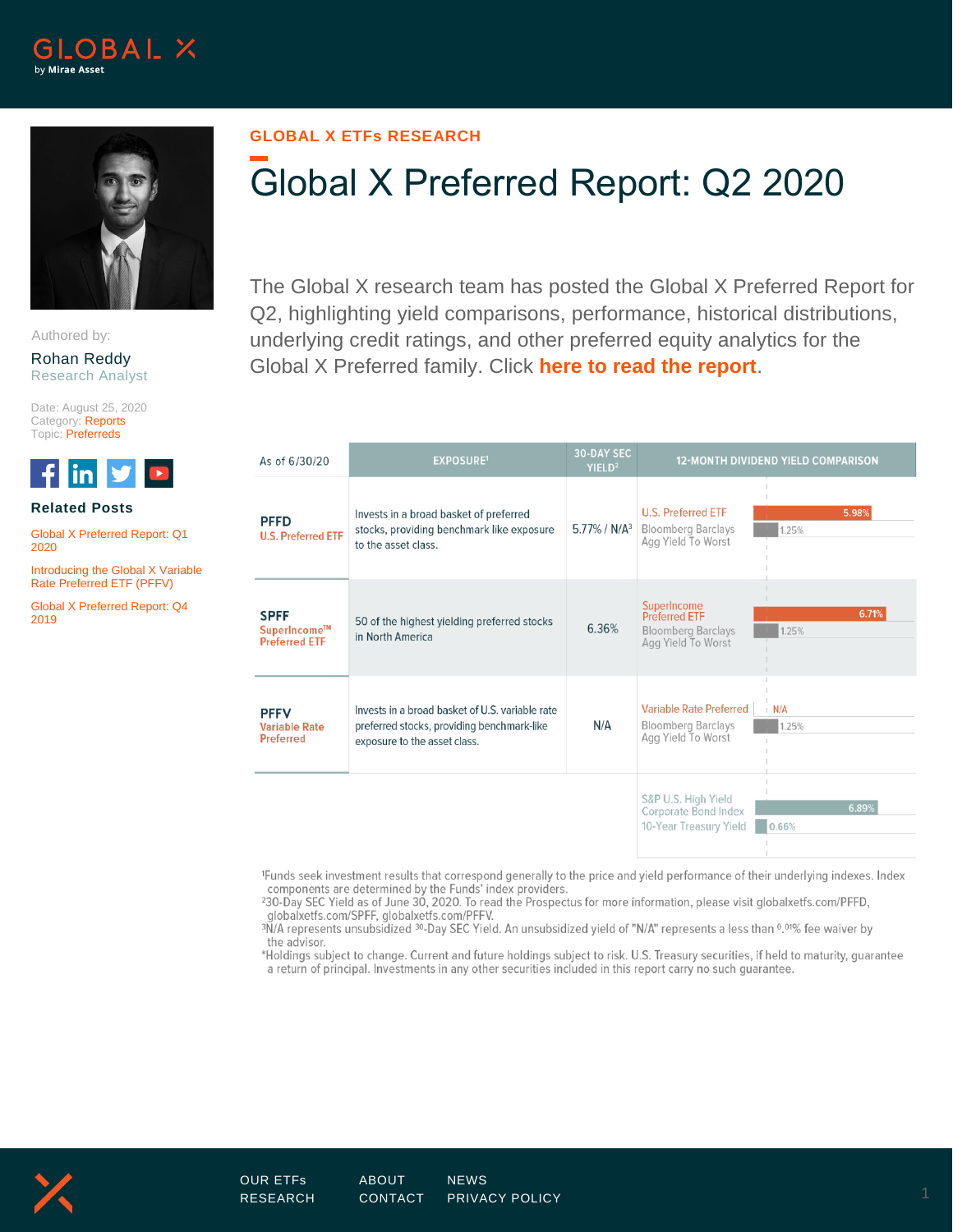|                                                                                        | <b>Fund Information</b> |            |                                  | Yields                                    |                                         |                                  |  |
|----------------------------------------------------------------------------------------|-------------------------|------------|----------------------------------|-------------------------------------------|-----------------------------------------|----------------------------------|--|
| As of 6/30/20                                                                          | <b>Ticker</b>           | <b>AUM</b> | <b>Expense Ratio</b>             | <b>Distribution</b><br>Yield <sup>2</sup> | 12-Month<br>Dividend Yield <sup>3</sup> | 30-Day<br>SEC Yield <sup>4</sup> |  |
| <b>Global X U.S. Preferred ETF</b><br>Inception Date 09/11/2017                        | <b>PFFD</b>             | \$606 m    | $0.24\%$ / $0.23\%$ <sup>1</sup> | 5.90%                                     | 5.98%                                   | 5.77%                            |  |
| Global X SuperIncome <sup>™</sup><br><b>Preferred ETF</b><br>Inception Date 07/16/2012 | <b>SPFF</b>             | \$169 m    | 0.58%                            | 6.57%                                     | 6.71%                                   | 6.36%                            |  |
| <b>Global X Variable Rate</b><br><b>Preferred ETF</b><br>Inception Date 06/22/2020     | <b>PFFV</b>             | \$2.4 m    | 0.25%                            | <b>NA</b>                                 | <b>NA</b>                               | <b>NA</b>                        |  |

|                                                                 | <b>Performance</b>  |                             |          |                              |                                                  |  |  |
|-----------------------------------------------------------------|---------------------|-----------------------------|----------|------------------------------|--------------------------------------------------|--|--|
| As of 6/30/20                                                   |                     | <b>Since Fund Inception</b> | 1-Year   | 5-Year                       | <b>Annualized Since</b><br><b>Fund Inception</b> |  |  |
| <b>Global X U.S. Preferred ETF</b><br>Inception Date 09/11/2017 | <b>NAV</b>          | 9.21%                       | 1.31%    |                              | 3.19%                                            |  |  |
|                                                                 | <b>Market Price</b> | 10.13%                      | 1.41%    |                              | 3.50%                                            |  |  |
|                                                                 | <b>PLCR Index</b>   | 9.84%                       | 1.46%    |                              | 3.41%                                            |  |  |
| Global X SuperIncome™                                           | <b>NAV</b>          | 20.18%                      | $-4.01%$ | 0.74%                        | 2.34%                                            |  |  |
| <b>Preferred ETF</b>                                            | <b>Market Price</b> | 22.55%                      | $-3.71%$ | 0.82%                        | 2.59%                                            |  |  |
| Inception Date 07/16/2012                                       | <b>SPPEYN Index</b> | 25.89%                      | $-3.62%$ | 1.23%                        | 2.94%                                            |  |  |
| <b>Global X Variable Rate</b>                                   | <b>NAV</b>          | $-2.05%$                    |          | $\qquad \qquad$              | -                                                |  |  |
| <b>Preferred ETF</b>                                            | <b>Market Price</b> | $-2.12%$                    |          | $-$                          |                                                  |  |  |
| Inception Date 06/22/2020                                       | <b>PFTF Index</b>   | $-2.06%$                    |          | $\qquad \qquad \blacksquare$ |                                                  |  |  |

The performance data quoted represents past performance. Past performance does not guarantee future results. The investment return and principal value of an investment will fluctuate so that an investor's shares, when sold or redeemed, may be worth more or less than their original cost and current performance may be lower or higher than the performance quoted. For performance data current to the most recent month end, please call 1.888.493.8631, or visit globalxetfs.com.

1Expense Ratio: Pursuant to an Expense Limitation Agreement, the Adviser has contractually agreed to reimburse or waive fees and/or limit Fund expenses to the extent necessary to assure that the operating expenses of the Fund will not exceed 0.23% of the Fund's average daily net assets per year until at least April 1, 2021.

<sup>2</sup>Distribution Yield: The annual yield an investor would receive if the most recent fund distribution remained the same going forward. The yield represents a single distribution from the fund and does not represent total return of the fund. The distribution yield is calculated by annualizing the most recent distribution and dividing by the NAV.

312-Month Dividend Yield: The yield an investor would have received if they had held the fund over the last twelve months assuming the most recent NAV. The <sup>12</sup>-Month yield is calculated by summing any income distributions over the past twelve months and dividing by the NAV.

430-Day SEC Yield: A standard yield calculation developed by the Securities and Exchange Commission that allows for fairer comparisons among funds. This figure reflects the interest earned during the period after deducting the fund's expenses for the period.

**For performance data current to the most recent month- or quarterend or a copy of the Fund prospectus, please visit [PFFD,](https://www.globalxfunds.com/funds/pffd/) [PFFV](https://www.globalxetfs.com/funds/pffv/) and [SPFF.](https://www.globalxfunds.com/funds/spff/)**

SEI Investments Distribution Co. (1 Freedom Valley Drive, Oaks, PA, 19456) is the distributor for the Global X Funds.

Check the background of SIDCO and Global X's Registered Representatives on FINRA's [BrokerCheck](http://brokercheck.finra.org/)